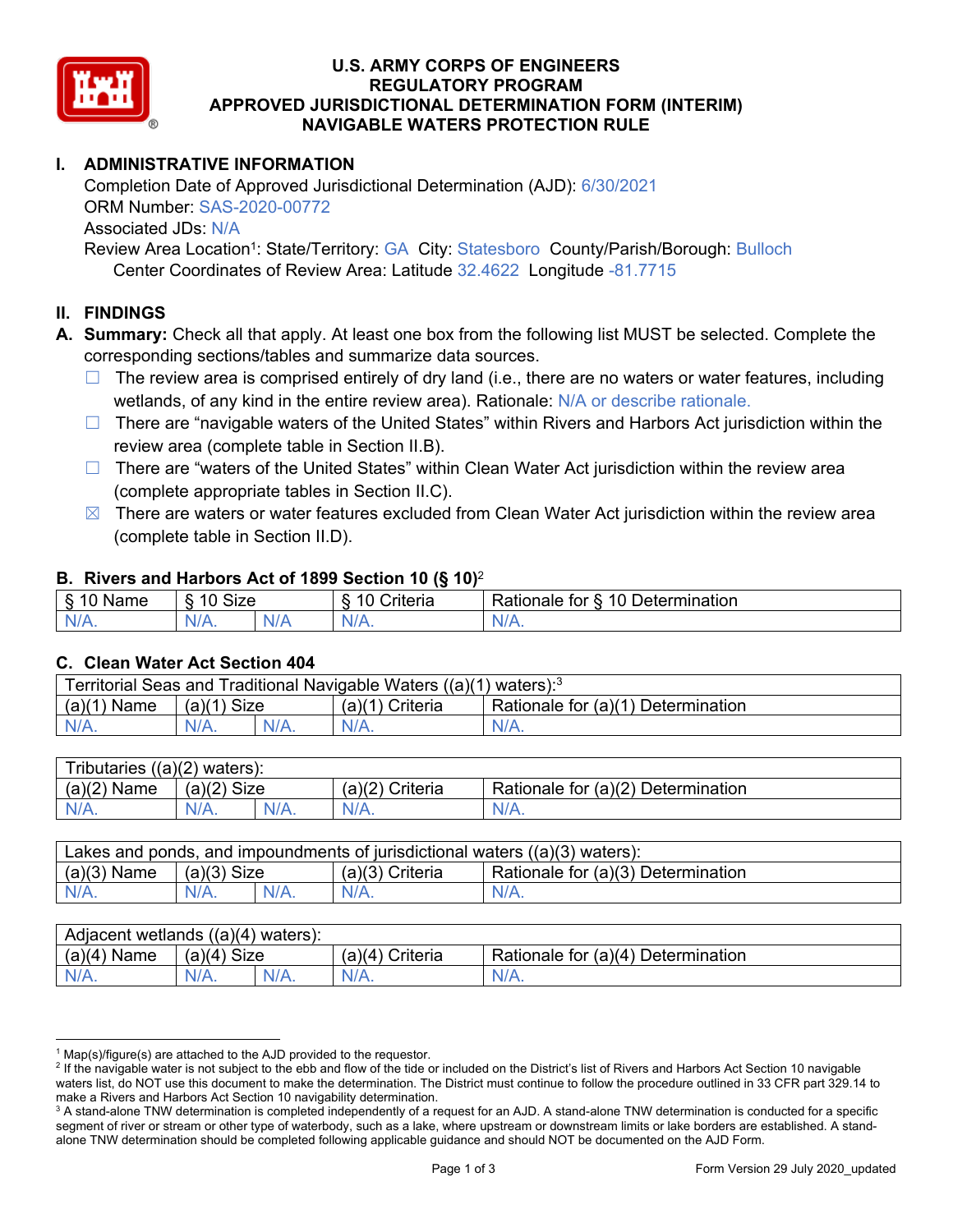

# U.S. ARMY CORPS OF ENGINEERS<br>REGULATORY PROGRAM<br>APPROVED JURISDICTIONAL DETERMINATION FOR MAVIGABLE WATERS PROTECTION RU **REGULATORY PROGRAM APPROVED JURISDICTIONAL DETERMINATION FORM (INTERIM) NAVIGABLE WATERS PROTECTION RULE**

### **D. Excluded Waters or Features**

| Excluded waters $((b)(1) - (b)(12))$ : <sup>4</sup> |                       |                  |                                    |                                                                                                                                                                                                                                                                                                                                                                            |
|-----------------------------------------------------|-----------------------|------------------|------------------------------------|----------------------------------------------------------------------------------------------------------------------------------------------------------------------------------------------------------------------------------------------------------------------------------------------------------------------------------------------------------------------------|
| <b>Exclusion Name</b>                               | <b>Exclusion Size</b> |                  | Exclusion <sup>5</sup>             | Rationale for Exclusion Determination                                                                                                                                                                                                                                                                                                                                      |
| <b>Wetland A</b>                                    | 1.79                  | $\text{acre}(s)$ | $(b)(1)$ Non-<br>adjacent wetland. | Wetland A is not adjacent to any $(a)(1)-(a)(3)$<br>waters as defined by the NWPR. The wetland<br>does not abut any $(a)(1)-(a)(3)$ waters, is not<br>inundated by any $(a)(1)-(a)(3)$ waters, is<br>physically separated from all (a)(1)-(a)(3) waters<br>and does not have a direct hydrologic surface<br>connection to any $(a)(1)-(a)(3)$ waters in a typical<br>vear. |
| <b>Wetland E</b>                                    | 0.20                  | $\text{acre}(s)$ | $(b)(1)$ Non-<br>adjacent wetland. | Wetland E is not adjacent to any $(a)(1)-(a)(3)$<br>waters as defined by the NWPR. The wetland<br>does not abut any $(a)(1)-(a)(3)$ waters, is not<br>inundated by any $(a)(1)-(a)(3)$ waters, is<br>physically separated from all (a)(1)-(a)(3) waters<br>and does not have a direct hydrologic surface<br>connection to any $(a)(1)-(a)(3)$ waters in a typical<br>vear. |

## **III. SUPPORTING INFORMATION**

- **A. Select/enter all resources** that were used to aid in this determination and attach data/maps to this document and/or references/citations in the administrative record, as appropriate.
	- $\Box$  Information submitted by, or on behalf of, the applicant/consultant: Title(s) and date(s) This information Select. sufficient for purposes of this AJD. Rationale: N/A or describe rationale for insufficiency (including partial insufficiency).
	- $\Box$  Data sheets prepared by the Corps: Title(s) and/or date(s).
	- $\Box$  Photographs: Select. Title(s) and/or date(s).
	- $\boxtimes$  Corps site visit(s) conducted on: April 13, 2021
	- $\Box$  Previous Jurisdictional Determinations (AJDs or PJDs): ORM Number(s) and date(s).
	- ☒ Antecedent Precipitation Tool: *provide detailed discussion in Section III.B*.
	- ☒ USDA NRCS Soil Survey: 1"=250' Bulloch County 7/22/2020
	- ☒ USFWS NWI maps: 1"=250' Bulloch County 7/22/2020
	- ☒ USGS topographic maps: 1"=250' Bulloch County 7/22/2020

### **Other data sources used to aid in this determination:**

| Data Source (select)              | Name and/or date and other relevant information           |
|-----------------------------------|-----------------------------------------------------------|
| <b>USGS Sources</b>               | 1"=2000' Bulloch County USGS Topographic Survey 7/22/2020 |
| <b>USDA Sources</b>               | 1"=250' Bulloch County USDA Soil Survey 7/22/2020         |
| <b>NOAA Sources</b>               | N/A                                                       |
| <b>USACE Sources</b>              | <b>Antecedent Precipitation Tool</b>                      |
| <b>State/Local/Tribal Sources</b> | $N/A$ .                                                   |

 $^4$  Some excluded waters, such as (b)(2) and (b)(4), may not be specifically identified on the AJD form unless a requestor specifically asks a Corps district to do so. Corps districts may, in case-by-case instances, choose to identify some or all of these waters within the review area.

 $^5$  Because of the broad nature of the (b)(1) exclusion and in an effort to collect data on specific types of waters that would be covered by the (b)(1) exclusion, four sub-categories of (b)(1) exclusions were administratively created for the purposes of the AJD Form. These four sub-categories are not new exclusions, but are simply administrative distinctions and remain (b)(1) exclusions as defined by the NWPR.